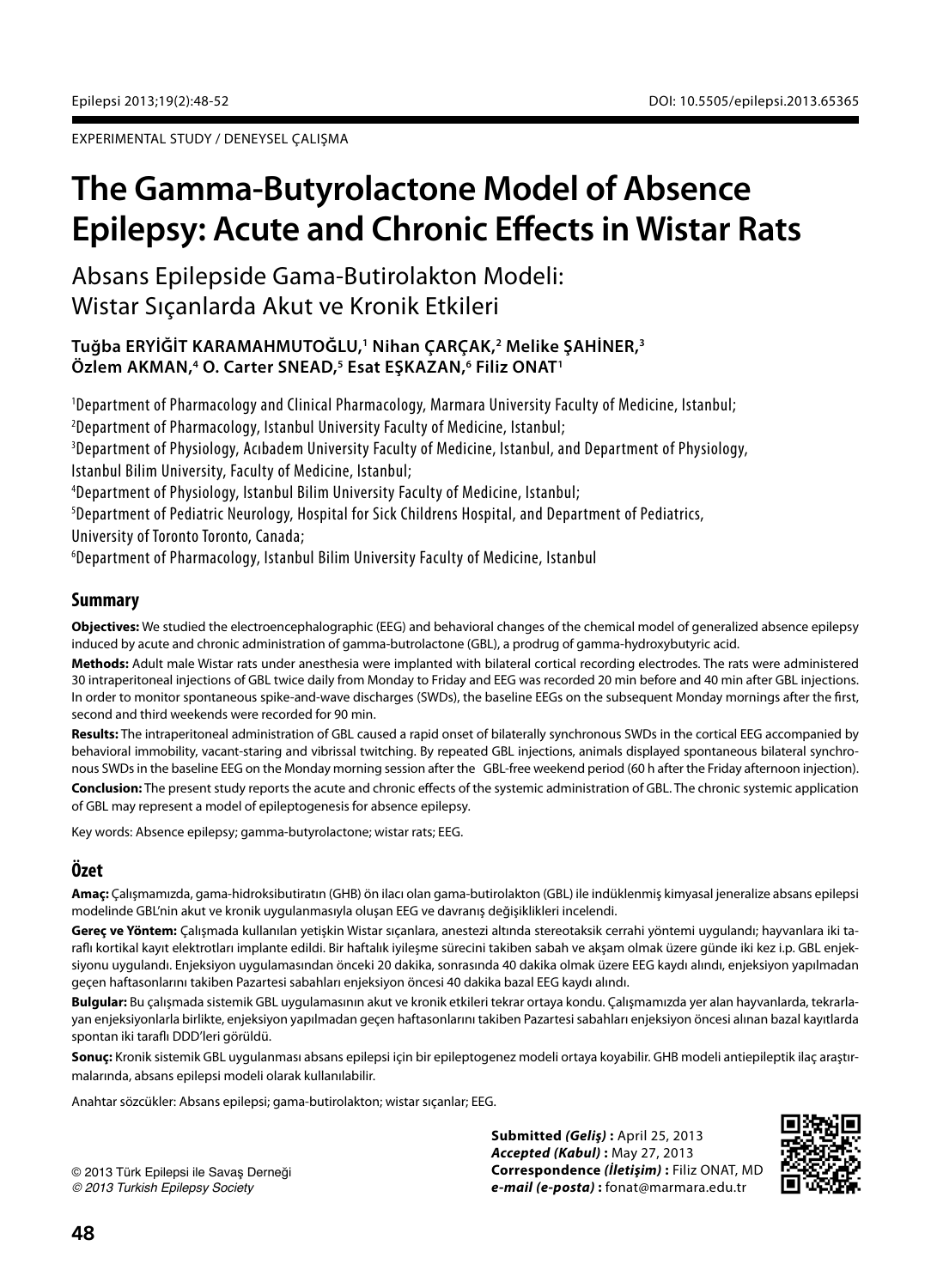## **Introduction**

A pharmacological modeling approach to absence epilepsy requires a reproducible and predictable method that has the EEG and behavioral characteristics of generalized typical absence seizures in humans. The gamma-hydroxybutyrate (GHB) and gamma-butryrolactone (GBL) models meets these criteria.<sup>[1,2]</sup> The acute administration of GBL, which is a prodrug of GHB, has been shown to produce exactly the same EEG and behavioral effects of absence seizures as GHB [3] and GBL administration mimics typical absence epilepsy in humans.<sup>[4]</sup> GBL is preferred due to the consistency, predictable dose response and rapidity of the onset of its action in rodents.<sup>[5-7]</sup> The systemic administration of a single dose of GBL produces absence seizures through the potentiation of the GHB-related neuromodulation and/or interaction with GABAergic inhibitory and excitatory neurotransmission in the cortico-thalamo-cortical circuit.

The objective of this study was to determine the EEG and behavioral changes induced by acute and chronic administration of GBL in male adult Wistar rats.

## **Materials and Methods**

#### **Animals**

Adult (6-8 months old) Wistar male rats (n=20) weighing 270-300 g were used for all experiments. Animals were housed in a temperature controlled room (20±3 ºC) with a 12-h light–dark cycle in groups of four per cage and separated individually after the surgery with free access to commercial rat pellets and tap water. The experimental protocol was approved by the Animal Care and Use Committee of Marmara University (48.2011.mar).

#### **Surgery**

Animals were anaesthetized with ketamine (100 mg/kg, intraperitoneally) and xylazine (10 mg/kg, intraperitoneally). Rats was placed in a stereotaxic instrument (Stoelting Model 51600, Stoelting Co., Illinois, USA) with the skull surface flat and bregma  $0.0^{[8]}$  and then the scalp was longitudinally incised for the implantation of stainless steel screws, for epidural recording and ground, placed bilaterally in the skull over frontal and parietal cortices for the recording of electroencephalogram (EEG). All of the electrodes were fixed to the skull with dental acrylic and in turn linked by insulated wires to a connector for EEG recordings. The animals were allowed to recover from surgery for 1 week before any experimental protocols were started.

#### **Experimental protocol**

On the first day of the experiment, all animals were placed in Plexiglas recording cages. After an adaptation period, a baseline EEG was recorded for 20 min from as indicated in the experimental design. Electrical activity of the cortex was amplified (BioAmp ML 136) and recorded with a PowerLab 8S System running Chart v.5, (ADI Instruments, Oxfordshire, U.K.) before and after each GBL injection. GBL was purchased from Sigma Aldrich (St Louis, U.S.A) and prepared in saline for the intraperitoneal injection, a dose of 100 mg/kg of GBL was chosen based on the previous literature.<sup>[6,7]</sup> GBL has been shown to be readily hydrolyzed *in vivo* to its active congener, GHB.[9]

The rats were administered 30 intraperitoneal injections of GBL twice daily from Monday to Friday. The EEG was recorded continuously 90 min after the first GBL injection to determine the duration of the acute GBL effect. Then for the rest of the week, EEG was recorded 20 min before and 40 min after GBL injections to evaluate GBL-induced discharges with chronic administration of GBL throughout the 3 weeks. In order to monitor spontaneous SWDs, the baseline EEGs on the subsequent Monday mornings after the first, second and third weekends were recorded for 90 min.

A GBL-induced discharge was identified visually as such if its duration was ≥1 s with a complex of spike-and-wave (5-6 Hz) and amplitude at least three times the background amplitude of the EEG. The GBL-induced discharges were referred as SWDs captured on the EEG and the cumulative and mean duration of SWDs.



**Figure 1.** The cumulative duration of SWDs after the first GBL injections over a 40 min period (\*p<0.05).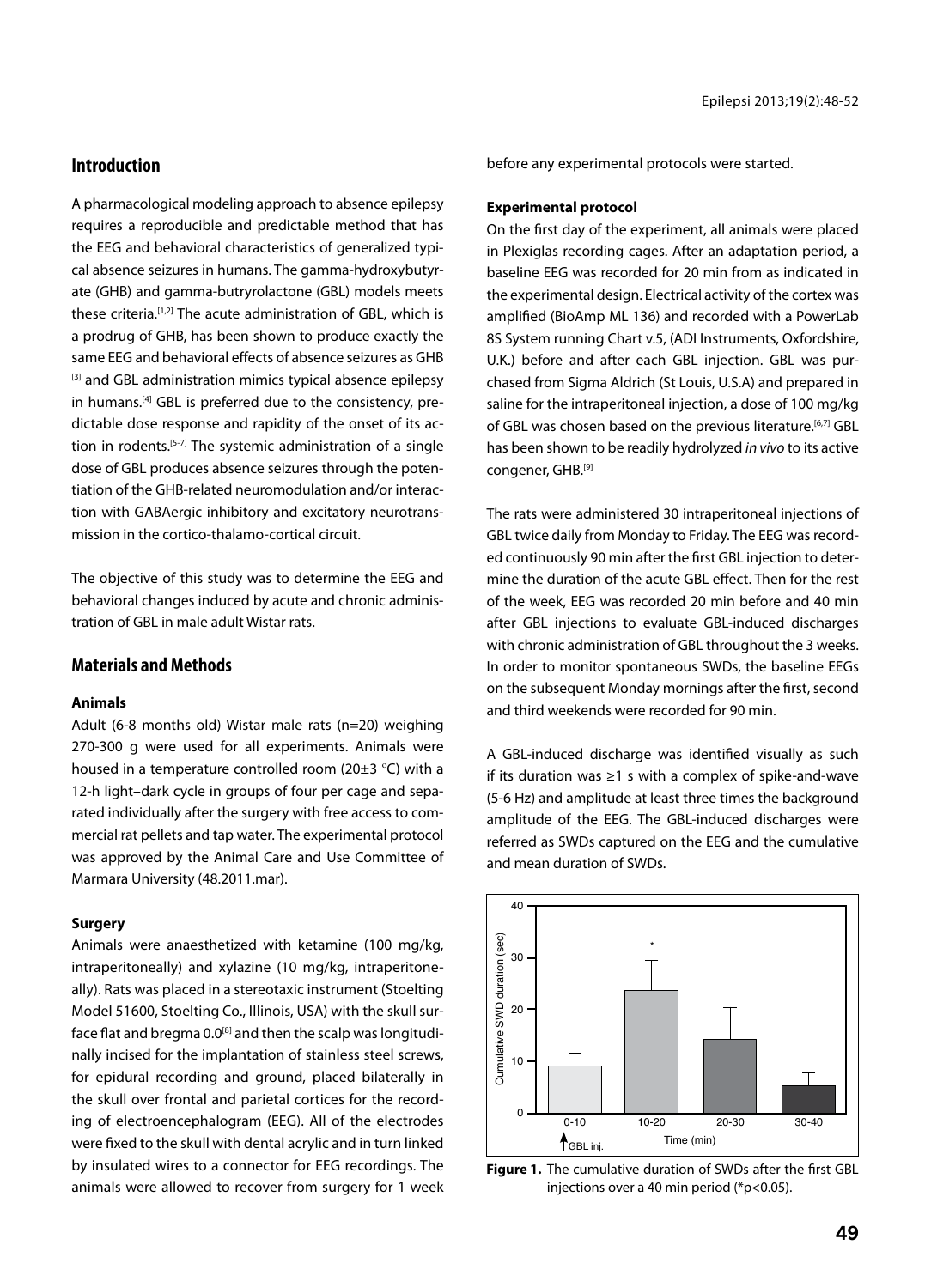

**Figure 2.** The effect of repeated chronic administration of GBL. The changes of cumulative SWD duration by repeated injections of GBL during the 40 min post injection periods.

#### **Statistical analysis**

Data expressed as mean ± SEM were statistically evaluated by analysis of variance of repeated measures (ANOVA). A one-way ANOVA followed by the post hoc Bonferroni test was used to analyze cumulative duration of SWDs after the first GBL injection as well as the cumulative and mean duration of spontaneous SWDs after the first, second and third weekends in the GBL group. The level of statistical significance was considered to be p<0.05.

#### **Results**



The baseline EEG recordings of all Wistar rats showed no abnormal discharges.

#### **The effect of acute GBL administration**

The intraperitoneal administration of GBL caused a rapid onset of bilaterally synchronous discharges in the cortical EEG accompanied by behavioral immobility, vacant-staring and vibrissal twitching. The SWD appeared 4.8±1.25 min after the first injection of GBL, reached maximum numbers and durations within 20 min (Figure 1). These complexes became regular, waxing and waning rhythmic SWDs with repeated chronic administration. The latency to onset of the first SWD complex was found to be delayed by repeated injections of GBL and reached 12.1±3.8 min after the 30th injection. The cumulative duration of SWDs by repeated chronic administration of GBL reached its maximum within 20 min as observed in the acute injections (Figure 2).



**Figure 4.** The cumulative duration of spontaneous SWDs throughout the 3-weeks experimental period, during the chronic GBL systemic administration (\*p< 0.05).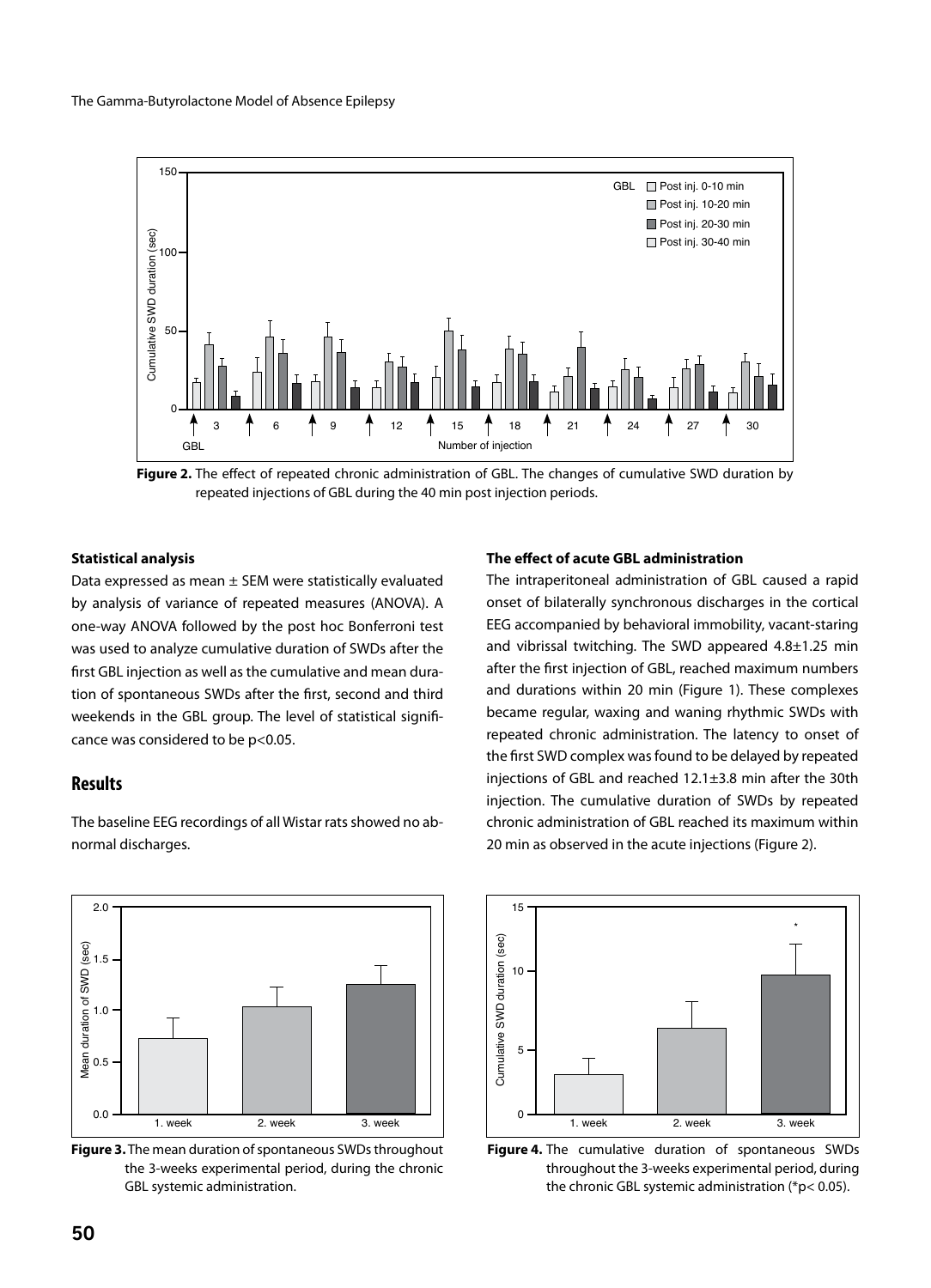#### **The effect of chronic GBL administration**

By repeated intraperitoneal injections of GBL, animals displayed spontaneous bilateral synchronous SWDs in the baseline EEG on the Monday morning session after the GBL-free weekend period (60 h after the Friday afternoon injection). The cumulative and mean duration of spontaneous SWDs increased throughout the 3-weeks experimental period in the chronic administration (Figure 3 and 4). The statistical analysis revealed a significant increase in cumulative duration of spontaneous SWDs after the third weekend.

### **Discussion**

The present study demonstrates that in animals received chronic administration of GBL, the GBL-induced discharges consisting of spike-and-wave complexes became more typical or mature form of SWD over the repeated intraperitoneal injections of 100 mg/kg.

Additionally, the EEG characteristics of GBL-induced discharges with the acute administration of the dose of 100 mg/kg are in line with the previous observations.[6,10,11] The initial electrographic change in the baseline EEG recorded from the right and left frontoparietal cortices was a brief burst of spikes and thereafter quickly progressed to typical SWDs of absence seizures as has been reported previously by Snead.[6] These GBL-induced bilateral synchronous discharges in the acute administration show irregularity in rhythmicity, duration and amplitude. These electrographic discharges after the first injections were similar to the immature SWD paroxysms observed in postnatal 30 days old GAERS.[12] With repeated chronic administration of GBL, the SWD complexes appeared to mature with an increase in the power at the fundamental frequency and similar to that in adult GAERS or WAG/Rij rats.<sup>[13]</sup> It is accepted that the major disadvantage of the GHB and GBL models is that they represent an acute model of absence seizures rather than a chronic model of absence epilepsy such as the genetic models.[2] However, the maturation of GBL-induced SWDs over the time and spontaneous SWDs after the weekends in the present study indicated a fully synchronized paroxysmal activity, suggesting an augmentation in the cortico-thalamo-cortical network with repeated GBL administrations. The brief spontaneous bursts of bilaterally synchronous SWDs have been previously observed following the acute administration of GBL late as 72 h.<sup>[14]</sup> Indeed, the involvement of the cortico-thalamo-cortical circuitry has been well accepted in the pathophysiology of absence

epilepsy based on the studies in the genetic and chemical absence epilepsy models.<sup>[15-17]</sup> This synchronized paroxysmal activity with the chronic administration of GBL suggests a change over time in the functional organization of absence seizure circuit that possibly occurs at the cellular and/or synaptic level in the thalamo-cortical circuitry. Taken together the chronic systemic application of GBL may represent an epileptogenesis model for absence epilepsy itself, deserving a particular attention in further studies.

#### **Acknowledgement**

This study was supported by Marmara University Research Council (BAPKO, SAG-D-300409-0116 and SAG-YLP-071211-0305).

#### **References**

- 1. Snead OC 3rd. Gamma hydroxybutyrate in the monkey. I. Electroencephalographic, behavioral, and pharmacokinetic studies. Neurology 1978;28(7):636-42.
- 2. Snead OC 3rd. G-hydroxybutyrate and absence seizure activity. In: Tunnicliff G, Cash CD, editors. Gamma-hydroxybutyrate: molecular, functional and clinical aspects. London: Taylor and Francis; 2002. p. 132-149.
- 3. Snead OC 3rd. Basic mechanisms of generalized absence seizures. Ann Neurol 1995;37(2):146-57.
- 4. Wong CG, Gibson KM, Snead OC 3rd. From the street to the brain: neurobiology of the recreational drug gamma-hydroxybutyric acid. Trends Pharmacol Sci 2004;25(1):29-34.
- 5. Bearden LJ, Snead OC, Healey CT, Pegram GV. Antagonism of gamma-hydroxybutyric acid-induced frequency shifts in the cortical EEG of rats by dipropylacetate. Electroencephalogr Clin Neurophysiol 1980;49(1-2):181-3.
- 6. Snead OC 3rd. gamma-Hydroxybutyrate model of generalized absence seizures: further characterization and comparison with other absence models. Epilepsia 1988;29(4):361-8.
- 7. Snead OC 3rd. The gamma-hydroxybutyrate model of absence seizures: correlation of regional brain levels of gamma-hydroxybutyric acid and gamma-butyrolactone with spike wave discharges. Neuropharmacology 1991;30(2):161-7.
- 8. Paxinos G, Watson C. The rat brain in stereotaxic coordinates, 4th ed. San Diego: Academic Press; 1998.
- 9. Lettieri J, Fung HL. Improved pharmacological activity via prodrug modification: comparative pharmacokinetics of sodium gamma-hydroxybutyrate and gamma-butyrolactone. Res Commun Chem Pathol Pharmacol 1978;22(1):107-18.
- 10. Depaulis A, Bourguignon JJ, Marescaux C, Vergnes M, Schmitt